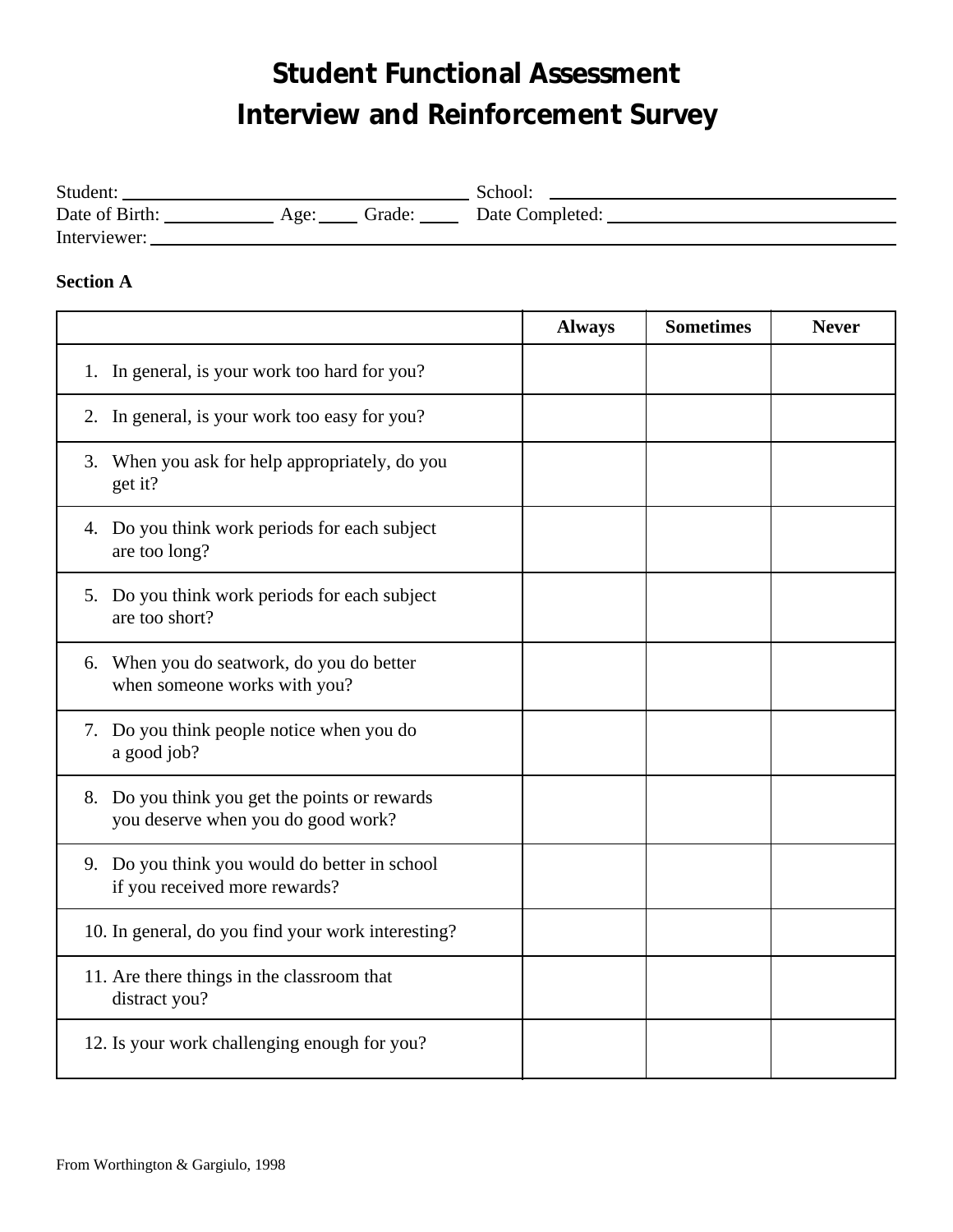# **Section B**

|    | 1. When do you think you have the fewest problems with _________________________                       | $\frac{1}{2}$ in school? |
|----|--------------------------------------------------------------------------------------------------------|--------------------------|
|    | target behavior 1<br>Why do you not have problems during this/these time $(s)$ ?                       |                          |
|    |                                                                                                        |                          |
|    | Why do you have problems during this/these time $(s)$ ?                                                |                          |
|    | What changes could be made so that you have fewer problems with this behavior?                         |                          |
| 2. | When do you think you have the fewest problems with _____________________________<br>target behavior 2 | in school?               |
|    | Why do you not have problems during this/these time(s)?                                                |                          |
|    | Why do you have problems during this/these time $(s)$ ?                                                |                          |
|    | What changes could be made so that you have fewer problems with this behavior?                         |                          |
| 3. | target behavior 3                                                                                      | in school?               |
|    | Why do you not have problems during this/these time $(s)$ ?                                            |                          |
|    | Why do you have problems during this/these time $(s)$ ?                                                |                          |
|    | What changes could be made so that you have fewer problems with this behavior?                         |                          |
| 4. | target behavior 4                                                                                      | in school?               |
|    | Why do you not have problems during this/these time $(s)$ ?                                            |                          |
|    | Why do you have problems during this/these time $(s)$ ?                                                |                          |
|    | What changes could be made so that you have fewer problems with this behavior?                         |                          |
| 5. | target behavior 5                                                                                      | in school?               |
|    | Why do you not have problems during this/these time $(s)$ ?                                            |                          |
|    | Why do you have problems during this/these time $(s)$ ?                                                |                          |
|    | What changes could be made so that you have fewer problems with this behavior?                         |                          |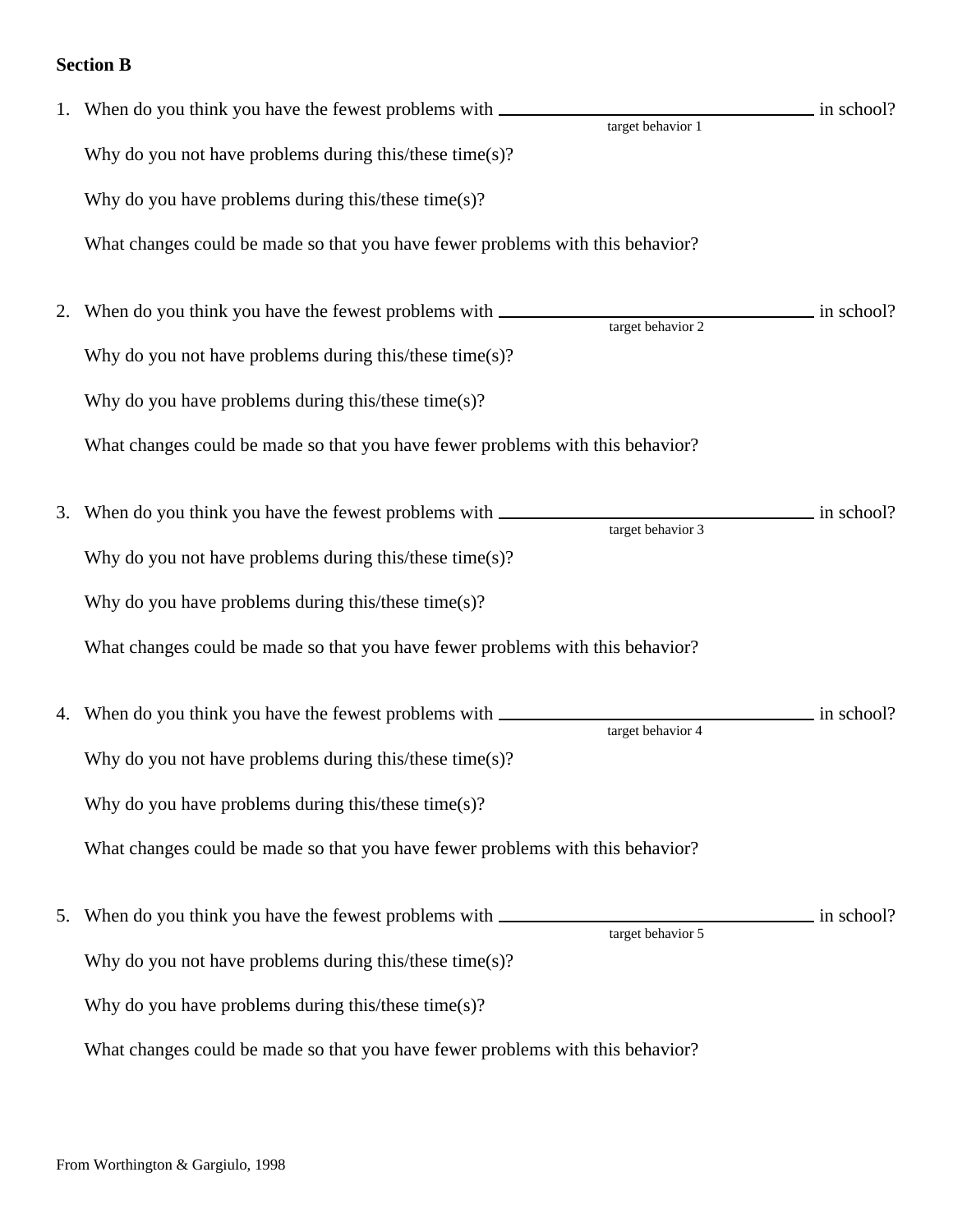# **Section C**

Rate how much you like the following subjects:

| 2                           | 3 |
|-----------------------------|---|
| ∍                           |   |
| 2                           | 3 |
| ◠                           | 3 |
| 2                           |   |
| ∍                           | 3 |
| ⌒                           | 3 |
| ∍                           | 3 |
| ∍                           |   |
| $\mathcal{D}_{\mathcal{A}}$ | 3 |
| ◠                           | 3 |
|                             |   |

## **Section D**

What do you like and dislike about:

|                         | Like | <b>Dislike</b> |
|-------------------------|------|----------------|
| Reading                 |      |                |
| Math                    |      |                |
| Spelling                |      |                |
| Handwriting             |      |                |
| Science                 |      |                |
| <b>Social Studies</b>   |      |                |
| English/Language        |      |                |
| Music                   |      |                |
| Physical Education      |      |                |
| Art                     |      |                |
| Other (specify: _______ |      |                |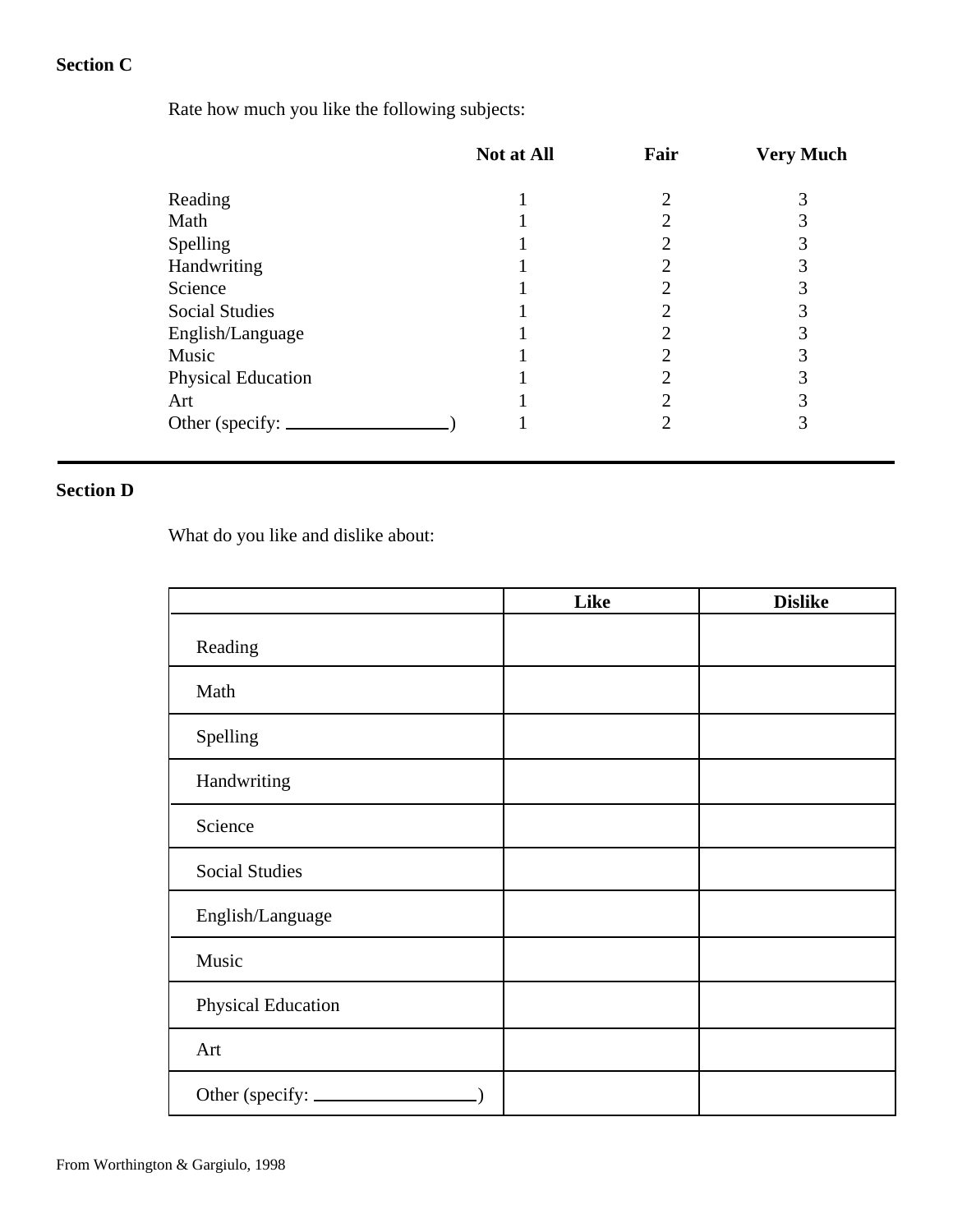#### **Section E – Reinforcement Survey**

**Directions:** To complete this survey, it is recommended that each question be read to the student in an informal manner. While you should guard against pressuring a student to complete each statement, please be sure to follow-up or clarify any vague responses.

> For younger children, you may want to consider placing each item on cards and use them to play a game (using a generic game board). The items can be made less threatening in a game-like format because you will be completing the statements along with the student.

Your primary goal of this survey is to determine those reinforcers that have the greatest potential for use in a plan for behavior support.

### **Part I: Sentence Completion**

- 1. My favorite adult at school is: The things I like to do with this adult are:
- 2 My best friend at school is: Some things I like to do with my best friend at school are:
- 3. Some other friends I have at school are: Some things I like to do with them are:
- 4. When I do well in school, a person I'd like to know about it is:
- 5. When I do well in school, I wish my teacher would:
- 6. At school, I'd like to spend more time with: Some things I'd like to do with this person are:
- 7. One thing I'd really like to do more in school is:
- 8. When I have free time at school I like to:
- 9. I feel great in school when:
- 10. The person who likes me best at school is: I think this person likes me because:
- 11. I will do almost anything to keep from:
- 12. The kind of punishment at school that I hate most is:
- 13. I sure get mad at school when I can't:
- 14. The thing that upsets my teacher the most is:
- 15. The thing that upsets me the most is: